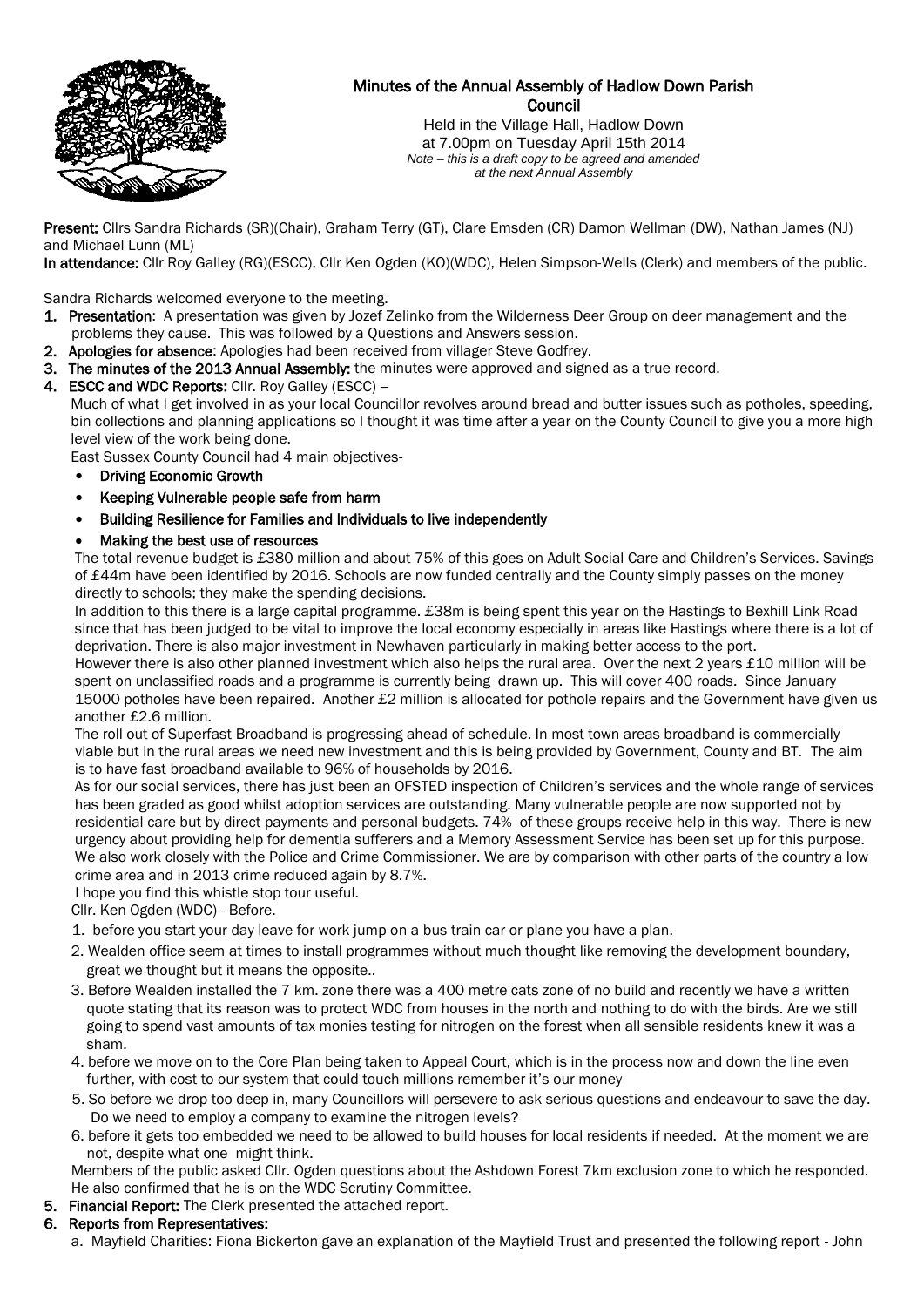Logan, our long serving and hard working Chairman, has finally decided to give up the Chairmanship, but, we hope we have persuaded him to remain as a Trustee. Fortunately, another gentleman has joined the Trust and we have cajoled him into taking on the Chairmanship.

 We have helped five people this year, including subsidising two children from the school to go to The Bowles Outdoor Activities Centre at Eridge.

 Please refer anyone you may think could do with a little financial help from the Trust to me or the Clerk. Everything is in strict confidence

b. St Mark's School: Claire Rivers presented the following report:

 General Introduction - St Mark's continues to flourish as a school and enjoys its place in the life of its village but also as part of a larger network of schools.

 Pupil Progress and Interventions - Last year our Y6 pupils made 100% progress in reading, writing and maths and were above the national figures in all 3 areas. One pupil, due to an operation was unable to take the SATs tests last year and as that constituted 12.5% of the marks it is clear to see how the results of small cohorts can so easily be skewed. Unfortunately, the results when published do not give reasons for scores, such as, ill health or perhaps a child with a statement of SENs that has been unable to access the tests.

 Safeguarding - The safeguarding and protection of pupils continues to be a high priority for us and it is vital that all staff are fully trained in these procedures, and that those who recruit staff have taken the 'Safer Recruitment' training. E-Safety is now of major significance in the high tech world in which we live, as most children will access the internet from a young age and many use devices unsupervised. Therefore, we use CEOP clips to supplement our e-safety teaching, which is a key part of personal, social and emotional education. Children are very trusting and the online world, although so useful, can be a highly dangerous place. We run an e-safety evening for parents and carers.

 Mini Education Show - So many parents/carers now work full time that it is not always easy to secure high attendance at events, however, we recently held a Mini Education Show, with the aim of including a great deal of information in one evening. There were 9 workshops on offer and participants selected 6 that they would like to attend between 7.00pm and 9.00pm. These ranged from governance of the school, including finance, new initiatives, such as, our Teaching School role and curriculum developments, such as , our innovative research project on spelling called 'Pens on Fire'. The feedback was 100% positive, and we have been asked to run the event again in the Autumn term. Any visitors would be welcome.

 Teaching School Role/Alliance member - We were designated a Teaching School in May, 2013, the first in East Sussex and we have undertaken a range of exciting and worthwhile activities over the year. This role is about partnership working and this gives the school increased capacity in terms of finance, skill sharing and the opportunity to share what we have.

 All initial teacher training is now to be school based, and we are able to appoint our own teacher trainees through 'School Direct', giving us the opportunity to be involved in the selection process.

 We run leadership courses. Unfortunately, there has been a worrying lack of leaders for school with 23 HT vacancies in East Sussex, and we have been very successful in recruiting 19 candidates for our National Professional Qualification for Senior Leadership course.

 Our NQT programme again has attracted a large number of participants and they are being linked with Sussex University and can earn points toward a Master's Degree.

 Our school-based educational research is going well and we are part of a huge research project being run by Oxford University called 'Test and Learn' that is looking at the impact of intervention programmes on learners that struggle. We have set up joint training programmes for school governors and joint meetings about Ethos.

 The TS brings in extra funding and we have the opportunity to apply for additional grants. So far our applications have been 100% successful and we are now a Hub for the Early Years, a specialist school for Computing and have been working on schemes for the new Primary National Curriculum which we post online for other schools to share.

 Our Teaching School Alliance has raised the profile of the school and I was recently the only East Sussex representative at a meeting with Charlie Taylor head of the NCTL, where he sought our opinions on recent educational developments. Various Grants - All schools have been given additional funding for PE following the Olympic Games and although we already provided a range of PE activities we now are able to:

- Fully fund swimming

- Buy some new PE equipment

- Set up additional networks for competition with High Hurstwood, Buxted, Bonners

- Provide additional clubs e.g. fencing, football

 We already run Intrasport competitions at lunchtime and are part of the Village School Alliance Tournaments, and this is in addition to other PE clubs and class lessons.

 Sound Architect Charity facilitated for us a Heritage Lottery project on Diana Rowden- WWII Woman Agent. This fantastic cross-curricular led us to visit the Special Forces Club in London was a very special occasion. We were delighted that Dawn, a Hadlow Down villager, donated Diana Rowden's Recipe Book to the SFC which delighted them. If any of you would like to view the very moving film that was made as part of the project do let us know and you can borrow a DVD. Community Links - Are still very important to us and our part in the Variety Club performances, events, such as, the faster broadband launch and the support that is given from people such as Jo Dummer, for her tap club, and Eddie Westfield for DOITHD are highly valued.

 Conclusion - What we lack in numbers we make up for in partnerships. Our networks of supporters both locally, and from a wider audience, continue to provide well for our school. St Mark's is in the business of anticipating future needs rather than waiting to see what will be done to us and as someone said to us 'You have to be in it, to win it'. The scope that we are now being given in education has not left us worried but instead we are enjoying the freedom it allows for us to be innovative and creative.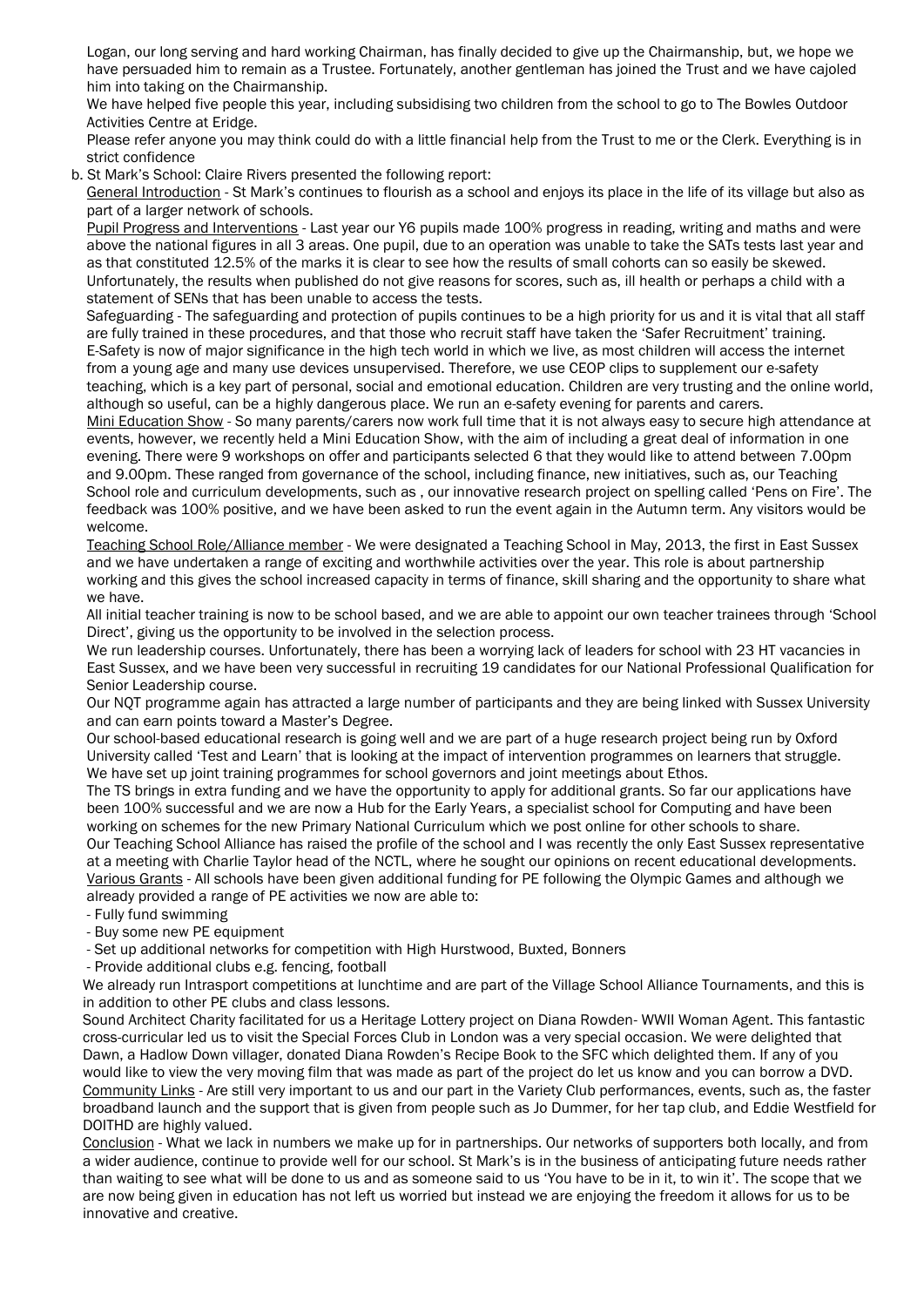# 7. Reports from Councillors:

# a. Wealden District Association of Local Councils and Highways Community Self Serve – Cllr. Michael Lunn.

Wealden District Association of Local Councils:

- Where all local Town and Parish Councils come together to discuss common issues to be presented to the Leader of the District Council.
- This year topics have included:
- The long term impact of 7km Ashdown Forest Development boundary on villages, village halls, and local business. Discussion also on the judicial review which has now been taken to appeal.
- Social and emergency housing.
- Waste and recycling services (Kier contract)
- Flooding
- Pot holes
- Speeding vehicles
- Rural crime

**ESCC Highways Community Self Serve.** 

ESCC Highways Community Self Serve:

- Due to budget constraints Village Maintenance teams have been scrapped without warning, but the Parish Council got works done down Tinkers Lane.
- East Sussex Highways is looking to change the way that local services are delivered within the Community.
- 4 Products under development by ESCC Highways.
- Community Essentials ESCC help and support local communities organise and carry out basic functions.
- Community Match Each Community has different priorities. ESCC will match local investment for successful applications. Limited budget and 50/50 split.
- Pay-As-You-Go Extra's Parish Council can agree to buy additional products or services from ESCC Highways. This would push the precept up for residents.
- Local Delivery Company The community or Parish forms its own Company providing a sustainable locally focussed service.

The Parish Council has agreed to enter into discussions regarding this scheme, and have budgeted £1500 for 2014/15 for essential works which would have traditionally been done by the Village Maintenance Teams.

A member of the public commented on the Parish Council having to pay for work previously done by ESCC.

# b. Burial Ground, Village Hall, New Community Centre and Newsletter – Cllr. Graham Terry.

Playing Field Committee - During the year Nathan took over responsibility for the Playing Field from me so it is his report you receive in future.

 Village Hall Management Committee - Last year I pleaded here for help on the Committee as Lisa Scott needed to stand down. The very good news is that we have a new Treasurer, Mike Garner and a new Booking Clerk, Beatrice Felicite. Mike has already done some sterling work looking at where our income comes from in terms of Hall usage and also other income, and we have also increased our electricity charges so that our costs are now covered. Beatrice has been handling the bookings very capably and we are very grateful to both Mike and Beatrice for joining the Committee. I'm afraid that the users are concerned at the much increased electricity cost but we must make sure that we recover our costs. Overall, hiring the Hall is a very reasonable cost and compares well with other local Halls.

 A major expense this year has been the new chairs but a Grant was obtained for these with some left over which will be used towards the complete refurbishment of the toilets. In addition, the electricity supply to the Hall is now underground taking advantage of the underground pipe laid when the Hut Lane drainage was renewed earlier in the year. This makes the supply considerably safer.

 The TN22 club has gone from strength to strength over the last 12 months and there is now a TN22plus club for those who need more support.

 I must give our thanks to the Committee, particularly Janet Tourell, who work extremely hard to keep the facility going and spend a lot of their own time cleaning, applying for grants, running fund-raising events etc and without them the facility would become unusable.

 The Burial Ground - Like the rest of the country the burial ground had its fair share of weather, two trees falling down with one of them across the tree we planted for the Jubilee. Thanks to Damon and his chainsaw the fallen trees were removed and no permanent damage occurred. It is such a pleasant place, my wife and I have booked our spot there already! New Community Centre Committee - With the issues about the 7km zone, a new approach had to be found to take the project forward. What we need to do is taking longer but will achieve the result we want in the long run. We have applied to Wealden for Permitted Development Rights to extend the existing Hall and Pavilion to the maximum sizes allowed by law. Once these PDRs are confirmed, we can then base the new building plans on those increased sizes and this approach means that even with the 7km limit we can still get a larger facility. We are currently waiting for Wealden's response. Apart from that a lot is happening. The Committee have started a lottery club to raise funds and an application has been made to the Charities Commission for Charitable Incorporated Organisation status which will help greatly in fund raising. They are also raising funds by holding events - the latest being the Bollywood evening and the Swish evening. More are planned, including Scottish Dancing. Finally, 2 Newsletters have been issued telling everyone in the Village what the Committee are doing and how the project is progressing.

 Newsletter - The Council was concerned that we were not telling people what was happening and what we were doing and we started the Newsletter last year and followed that with an Annual Report. We intend to keep these publications going whenever we have news that we want you to know about. The next will be this year's annual report based on tonight's meeting. We welcome any thoughts on these publications.

# c. Youth, Emergency Planning and Playing Field – Cllr. Nathan James

Emergency Plan: The Emergency Plan committee has had 2 meetings after reforming, and are looking into changing the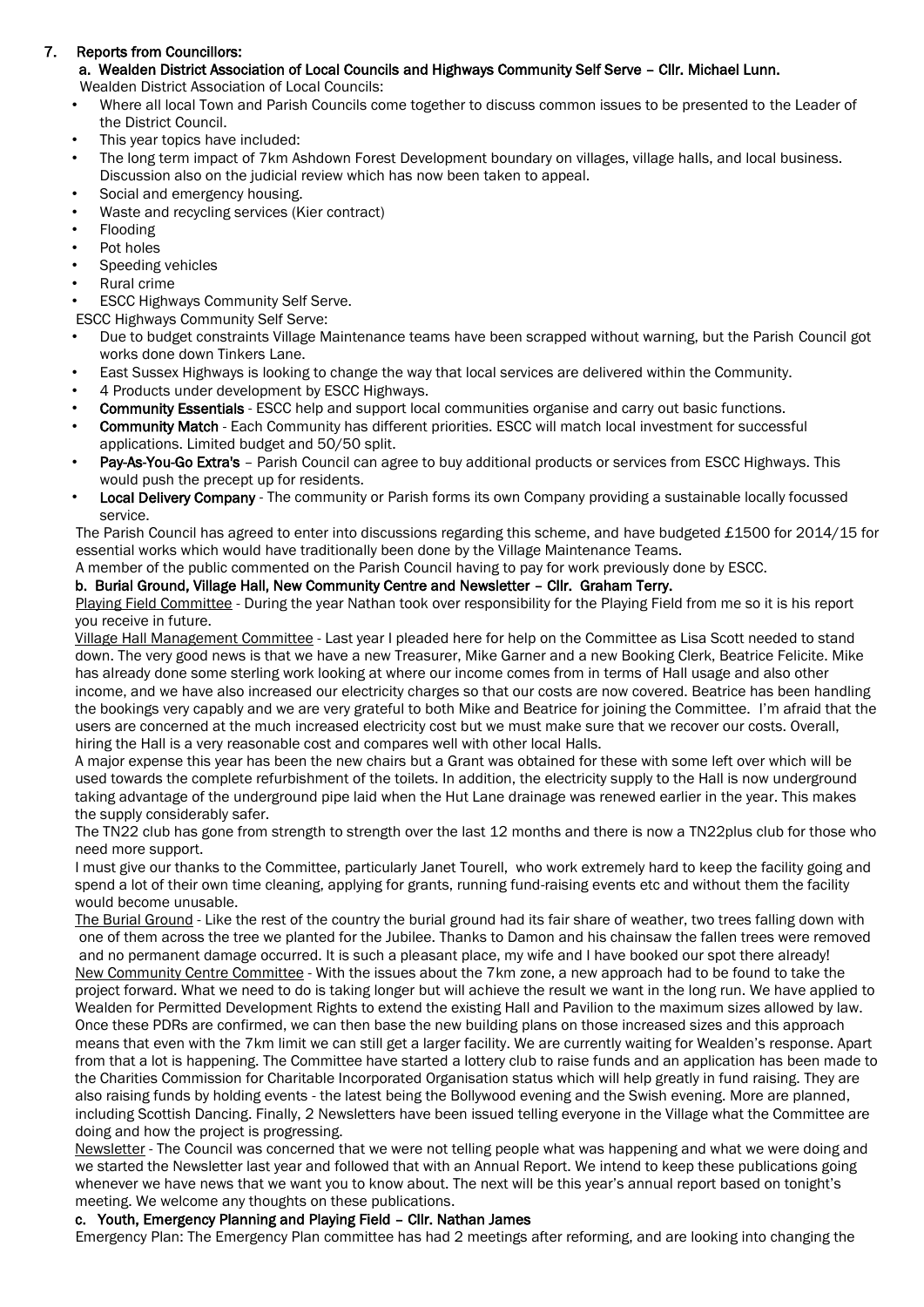Emergency Plan and the way the committee respond to emergencies . A new leaflet is to be sent out to all residents containing useful information. The committee are also looking in to attending a first aid course.

 Playing Field : The Playing Field committee has been working very hard over the last year on not only a great new event, The Hadlow Down bonfire night but also on maintaining and improving the playing field. The Parish Council have been helping the Playing Field committee on their funding applications to help with the drainage and a new path has been created linking the Pavilion and the hardstanding area.

 Youth: I have been working closely with the Playing Field committee over the last year on trying to get the youth of Hadlow Down to use the Playing Field more. (but unfortunately the weather has not helped).

#### d. Neighbourhood Watch and Planning – Cllr. Damon Wellman

 Neighbourhood Watch and Crime: The Hadlow Down online website is a registered neighbourhood watch co-ordinator and does a fantastic job of keeping the public informed of any reported incidents in and around Hadlow Down. Statistically Hadlow Down has one of the lowest reported crime rates both nationally and within Wealden, but that does not make it any more comfortable for the few residents that are unlucky enough to be the victims, so we must not take our eye of the ball for a second, continue to be vigilant and report any suspicious activity, persons or vehicles.

 The two most common criminal activities in our area are still outbuilding and shed thefts and, heating oils thefts and there are various items on the market that you can buy to help prevent these.

 Distraction techniques for burglaries have also been reported in Wealden, this is where somebody may call at your front door on a false enquiry, maybe hedge cutting or rubbish collection, whilst another criminal colleague is stealing things from your shed or worse still, has entered through an unsecured back door or window & is stealing items from your house. Keeping things secure and being very vigilant goes a very long way to avoid being a victim of these crimes. Always report any suspicious activity.

 Planning: Having only recently taken over the planning role for the Parish Council, it is a steep learning curve but I am enjoying the challenge.

 Planning has seen some very substantial changes over the last couple of years, with the relaxation of rules on extensions & permitted development rights at a residential level, to use changes and conversions for commercial premises. There is also further substantial changes due to be announced this year.

 Of course the other piece of planning legislation that has divided many opinions over the last couple of years, including within our own PC, was the introduction of the Ashdown Forest 7km zone.

 Although this has been within Wealden policy for some time, a group of landowners and developers decided to challenge this policy at the high court, this hearing came to its final conclusion as recently as 8 weeks ago and I am very pleased to say, Wealden won, meaning that for the time being at least, the 7km zone policy stays.

 This means that it will be harder for the 'concrete jungle' supporters to overdevelop our countryside further and should allow some green space to remain before South London & Brighton join together! It is all about balance.

 The Parish Council continues to work closely with Wealden but, unfortunately we don't always get what we want, and we are all, including Wealden, guided and limited by National planning policy.

 A member of the public asked about Neighbourhood Watch. It was highlighted that the PCSO could mark items for residents. Eddie Westfield, editor of the village website, advised that Neighbourhood Watch notices are put on the news panel on the website and that anyone registered with the website will receive an email regarding any important issues.

### e. Highways, Strengthening Local Relationships meetings, Footways and Bridleways – Cllr. Clare Emsden

 Highways - Potholes and Gullies - The two are very much linked. ESCC has again been inundated with repair work. Please continue to report potholes and blocked gullies to Highways and also to Helen. Location and an estimation of the depth of the pothole will help in a more rapid response to getting repairs done. We will continue to press for the programme of gully clearance to be carried out more efficiently and in a timely manner.

Wilderness Lane - Despite the initial repair work not being satisfactory it is hoped the remedial work has improved the situation.

Hastingford Lane - Temporary repairs are to be followed by complete resurfacing by the end of May.

 Meeting with the Head of Highways, Roger Williams - This took place on 12 February and covered a number of points raised by parishioners. A full account can be found in the March issue of the Parish Magazine.

 Meeting with Sussex Police and Crime Commissioner - This took place on 22 January in Lewes. It was organised by Roy Galley and brought together a number of neighbouring Parish Councils to discuss common issues. Amongst items I raised, as requested by the Parish Council, was speeding motorcycles on the A272, particularly on Sunday mornings in the Spring and Summer months. We were assured by the PCC, under Operation Ride, the police are using a targeted response to this issue and would continue to do so.

 Strengthening Local Relationship Meetings - We have had two meetings since the last Parish Assembly. Now the Highways Steward has been in post for several months we are getting dates for work to be carried out by. Our Chairman is insistent on "key dates" and this helps to make these meetings more productive.

 Footpaths and Bridleways - I have nearly walked all the footpaths and bridleways in the Parish, just the Broadreed area to go. Thank you to my companions in this endeavour who on occasions have pulled me out of the mud.

 As part of the Community Plan, as mentioned in the last Newsletter, we are working on proposals for circular walks and bridleways starting in the middle of the village. We want to concentrate resources on these but without neglecting other paths.

 Byway 24, A272 to Dog Kennel Lane: This has been taxing us for sometime but repairs on this route are due to be completed this summer.

 A member of the public confirmed that the police had been undertaking speed patrols opposite Wilderness Wood. The Clerk will confirm when Highways work is due to be undertaken in Wilderness Lane. Clerk

8. Chairman's Report - Cllr. Sandra Richards - I would like to start by speaking briefly with an update on the Community Plan for which I am responsible. Most of you will remember that about 4 years ago, Michael Lunn co-ordinated meetings with villagers to try to envisage the next few years for the village and this was called the Community Plan. During last year, we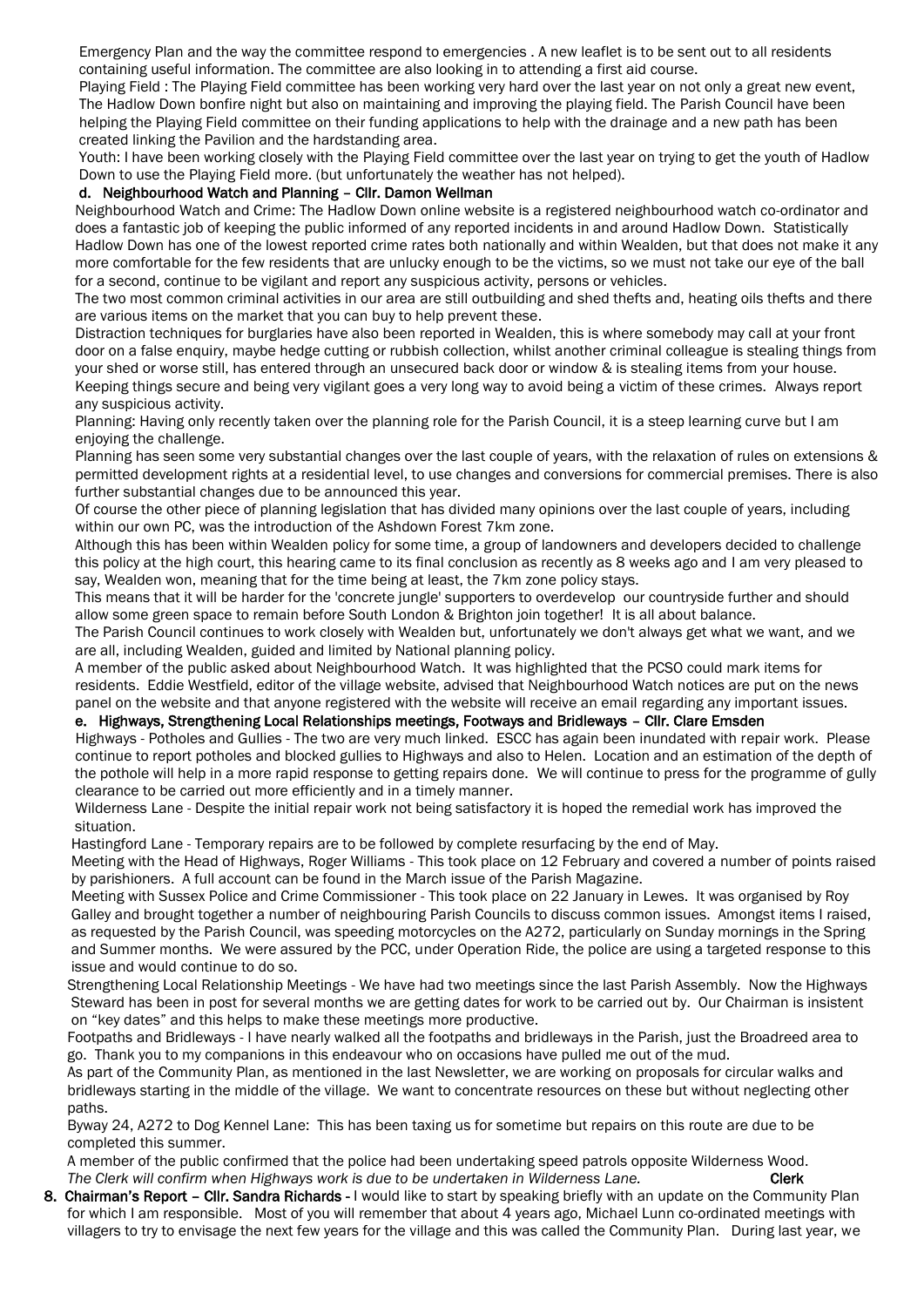had a meeting to re-visit the Plan to see how relevant it was to the village and whether there were areas on which we could try to make some progress. I am pleased to say that the Plan is standing the test of time and is still largely relevant to the village. We have decided to form a group and are going to focus on two areas that were raised as important and try to progress these. One of these is to map all of the information that is available on the village from different sources and to make this resource available to the villagers and the other, already mentioned by Clare, is to try to make some interesting circular walks using existing footpaths and to see if it is possible to join up some bridlepaths to make riding easier (especially crossing the A272). We would welcome any input to this group and the next meeting is on 15th May in the committee room next door.

 Regarding the last year of the Parish Council, I have to say I was particularly pleased that all of the time & money that was spent on improving the drainage to Hut Lane was well spent as it was truly tested during the wet winter last year and appears to have worked extremely well – if the work had not been done, I suspect that the Village Hall could easily have been flooded. The new bus shelter also gave shelter from the wind and rain. We know that there have been many issues regarding the roads, ditches, etc but I believe that the Council reacted very quickly to concerns that were raised over work done (or not done) in Wilderness Lane and in clearing gullies on the A272 and, with the help of Roy Galley, managed to arrange a public meeting very quickly with Roger Williams, Head of Highways at ESCC to address the concerns that were raised.

 Some of you may be aware that ESCC hosted a celebration party a week or so ago as Hadlow Down(& Five Ashes) are the first rural villages in East Sussex to receive superfast broadband. This is already available at the Five Ashes end of the village and should be available throughout the village within the next few weeks – we are extremely grateful to all concerned for 'signing up' for this facility a year or so ago, as if you believe the newspapers, this is going to add value to all of our houses! This year we decided to personally invite parishioners that we were aware were new to the village to this Parish Assembly and I understand that some of them have taken us up on the offer and therefore wish to welcome them to Hadlow Down.

 I really have to thank my fellow Parish Councillors for their help and support over the last year. For fear of repeating myself from previous years, the work involved in being a Parish Councillor is not just attending one or two meetings per month but involves reading (and trying to understand) many emails and information that is being circulated and trying to establish which parts of some very long reports are relevant to Hadlow Down and the parishioners. All of the Councillors regularly attend and participate in our meetings and I am extremely grateful to them for all of their work. I will say once again that there is still a vacancy if anyone is interested?

 I also have to repeat my thanks for the extremely professional and detailed work done on our behalf by our Clerk Helen. I don't believe that the Council would be able to work as efficiently and 'correctly' as we do without the guidance and support that we all receive from Helen. In the last year, she has had to deal with a number of legal/technical queries relating to planning, the Village Hall and the proposed Community Centre and has tackled them all with alacrity and managed to clarify them sufficiently for us to understand.

 Last but not least, we are also extremely grateful to the volunteers who help on the various village committees such as the Village Hall, Community Centre, Playing Field as we also do appreciate the amount of time & effort that it takes to run these and to keep them progressing – please accept our thanks.

# 9. Questions from the floor

 A member of the public asked for the Parish Council's official view on the Ashdown Forest exclusion zone and the building of houses in the village. The Chair confirmed that the Parish Council still support the Community Plan which asks for historical growth of 1-2 houses per year. They do not want to see the village stagnate.

 Cllr. James expressed his personal view that the youth are being forced out of the village due to the cost of housing. A member of the public thanked the Parish Council for all their hard work and commitment.

### 10. Closure of business

*.* The meeting closed at 8:45pm when those present enjoyed refreshments provided by the Council.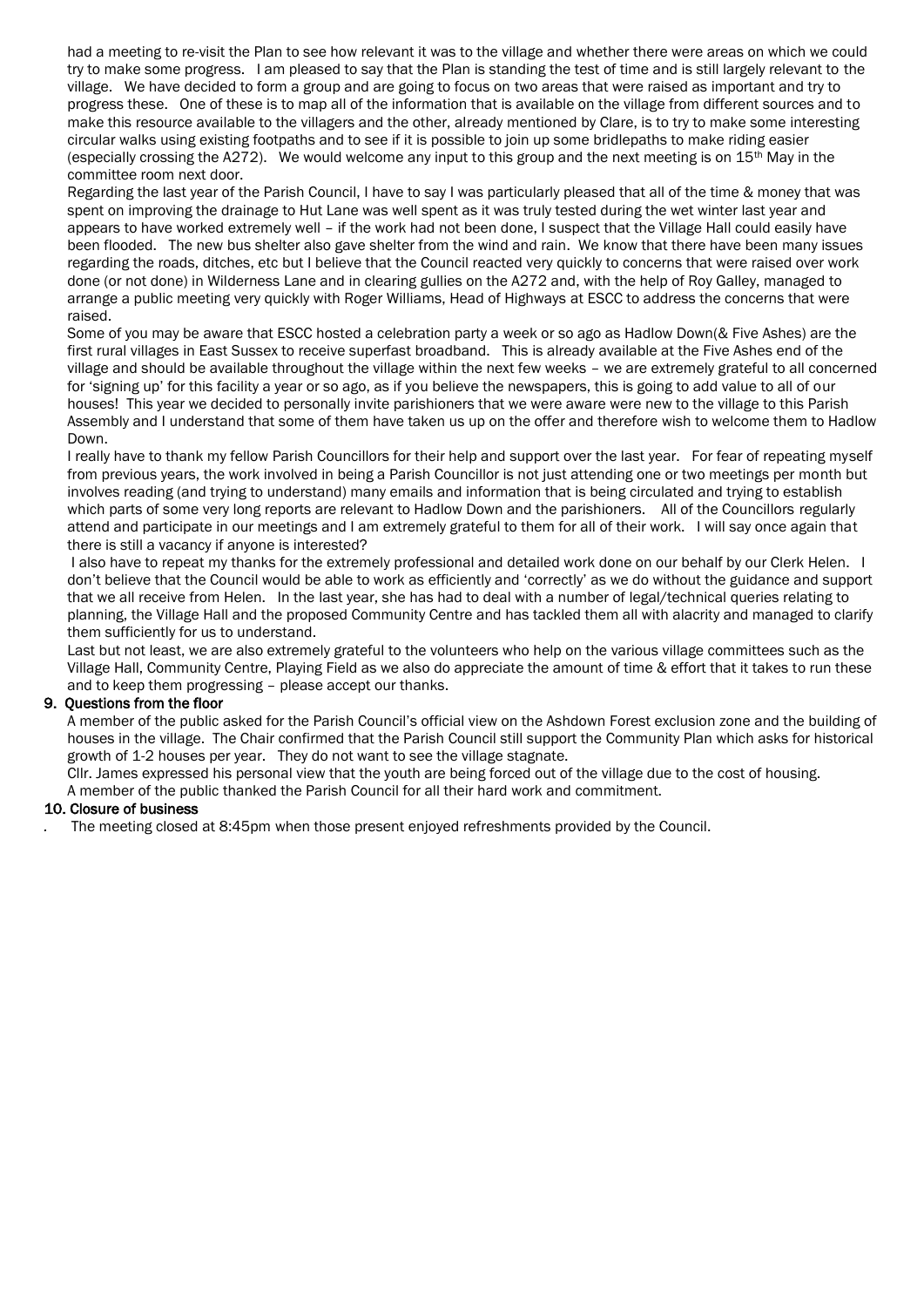### HADLOW DOWN PARISH COUNCIL Draft Final Accounts 2013-14

| <b>INCOME</b>                           | 2012-2013 |           | 2013-2014                |           |
|-----------------------------------------|-----------|-----------|--------------------------|-----------|
| Balance brought forward                 | 3,383.38  |           | 6,766.13                 |           |
| Precept                                 | 26,527.00 |           | 26,527.00                |           |
| Barclays compensation                   | 200.00    |           |                          |           |
| Arlington PC broadband & tel. use       | 160.15    |           | 243.38                   |           |
| Arlington PC LCR subs & stationery      | 8.00      |           | 24.05                    |           |
| <b>Burial ground</b>                    | 286.00    |           | 505.00                   |           |
| VAT reclaimed                           | 582.71    |           | 2,385.92                 |           |
| Refund of planning fee                  |           |           | 192.50                   |           |
| <b>Total</b>                            | 31,147.24 | 31,147.24 | 36,643.98                | 36,643.98 |
| <b>EXPENDITURE</b>                      |           |           |                          |           |
| Clerk's salary                          | 9,686.49  |           | 10,029.69                |           |
| Clerk's training                        | 22.05     |           | 151.63                   |           |
| Administration                          | 1,097.46  |           | 1,143.07                 |           |
| PC insurance                            | 470.67    |           | 491.50                   |           |
| Subscriptions                           | 417.37    |           | 400.97                   |           |
| <b>Donations</b>                        | 1,401.30  |           | 3,696.19                 |           |
| S.137 donations                         | 224.00    |           | 200.00                   |           |
| Hire of hall                            | 400.00    |           | 320.00                   |           |
| Audit                                   | 415.91    |           | 326.05                   |           |
| Councillor's travelling expenses        | 19.00     |           | $\overline{\phantom{0}}$ |           |
| Maintenance of Burial Ground            | 2,331.35  |           | 1,733.00                 |           |
| Litter & dog bin emptying               | 1,038.30  |           | 1,090.80                 |           |
| Rent to St Mark's School House Trust    | 15.00     |           | 15.00                    |           |
| Parish Projects Plan                    | 1,225.50  |           | 5,459.17                 |           |
| Fingerpost maintenance                  | 340.00    |           | 200.00                   |           |
| Chairmen's expenses                     | 48.87     |           | 43.67                    |           |
| Parish Magazine                         | 250.00    |           | 250.00                   |           |
| Councillor's training                   | 407.50    |           | 290.00                   |           |
| Chair and Councillor's allowance        | 216.42    |           |                          |           |
| Election expenses                       | 500.00    |           | 500.00                   |           |
| Website                                 | 180.00    |           |                          |           |
| IT                                      | 360.00    |           | 498.46                   |           |
| Maintenance of play area &              |           |           |                          |           |
| inspection                              | 628.00    |           | 943.00                   |           |
| Legal fees                              | 1,310.00  |           | 533.70                   |           |
| Transfer into reserves                  |           |           | 613.75                   |           |
| VAT paid                                | 1,375.92  |           | 2,342.26                 |           |
| <b>Total</b>                            | 24,381.11 | 24,381.11 | 31,271.91                | 31,271.91 |
| <b>Balance at 31st March</b>            |           | 6,766.13  |                          | 5,372.07  |
| Plus cheques drawn but not<br>presented |           |           |                          | 110.00    |
| Current account balance at 31st March   |           |           |                          | 5,482.07  |
| Earmarked reserves:                     |           |           |                          |           |
| <b>Burial Ground Landscaping</b>        | 2,500.00  |           | 1,200.00                 |           |
| <b>Property Maintenance</b>             | 1,000.00  |           | 1,680.00                 |           |
| New Village Hall Fund                   | 6,500.00  |           | 6,500.00                 |           |
| Road Safety Improvements                | 3,500.00  |           | 2,100.00                 |           |
| <b>Election Fund</b>                    | 2,932.00  |           | 3,432.00                 |           |
| Finger post costs                       | 2,580.00  |           | 2,780.00                 |           |
| ΙT                                      | 1,000.00  |           | 1,604.00                 |           |